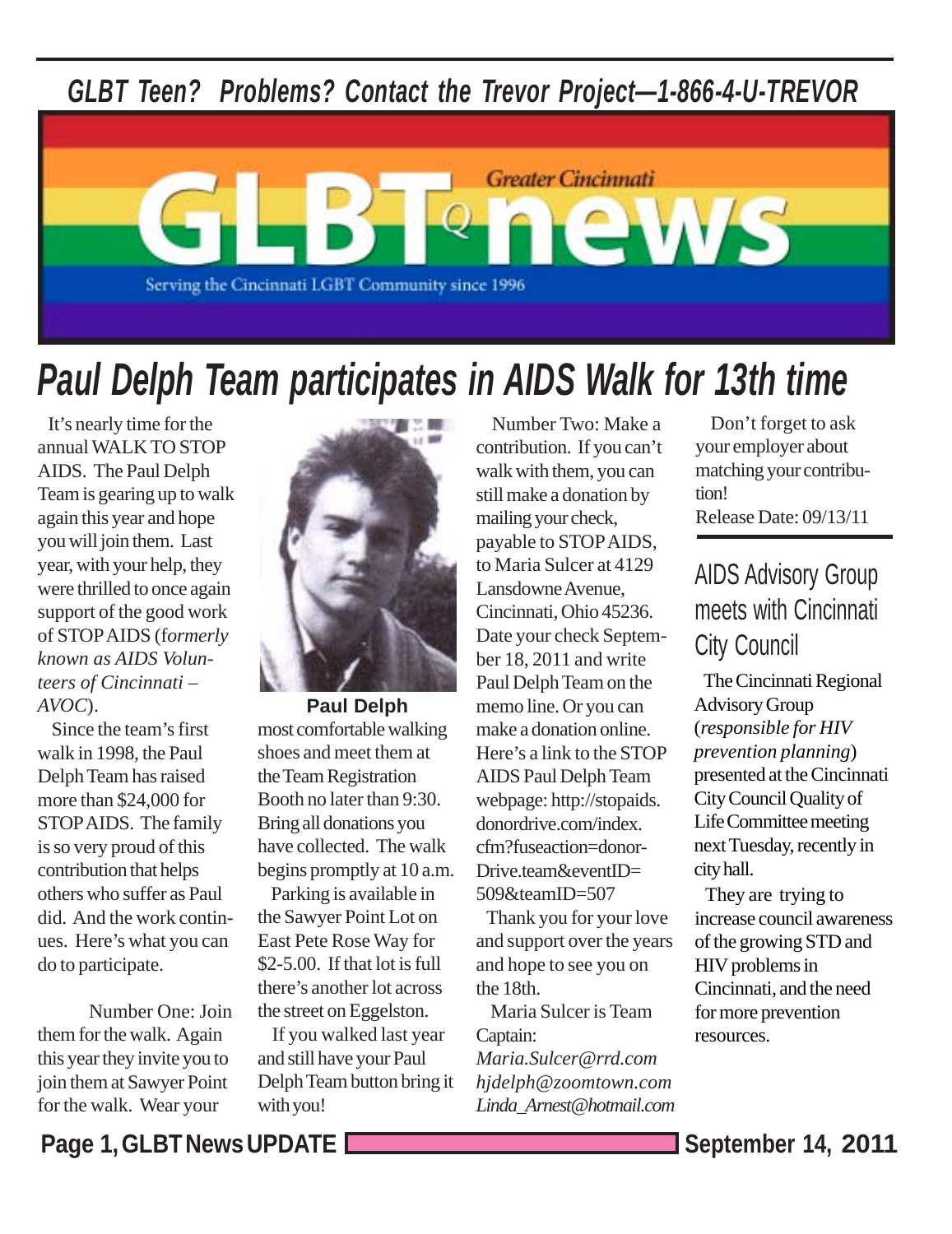#### **Page 2-GLBT NEWS UPDATE September 14, 2011**





*Debi & Friends Present: Hot Vegas Fun September 24, 2011 At the Madison Theater* 

*Covington, Ky* 

Our challenge is to fill the Madison theater and help F.A.C.E. of Cincinnati. Two bands, eight vocalists, incredible video and dancers will be there to entertain you! Will you be there? This is your chance to do something amazing. Why not grab your friends and go!! Call Debi at 513-722-9200 for tickets!

# **Volunteer at Your GLBT Center**

Tuesdays with Toby Martino

http://www.cincyglbt.com/volunteers



# *PFLAG will be at Youth Summit*

 On Saturday, Sept. 24, PFLAG will host a session and have a table at the Greater Cincinnati GLBTQ Youth Summit which is held in the Student Union at Northern Kentucky University.

 Their session, titled "Coming Out to Your Parents and Family", will be similar to a chapter meeting with an opportunity for attendees to share their stories. If you attend, you are welcome to join us at the session and please stop at the PFLAG table and say hello. For more info see *http:// www.cincyyouthsummit.org/*. Their web site is *http:// pflagcinci.org/* and they are on Facebook as PFLAG Cincinnati.



# Acoustic Music Series launches at Crazy Fox

 Join the gang Wednesday evening, and every Wednesday evening as theypresent their Wednesday Acoustic Music Series.

 Wednesday they will have a local favorite, Jeremy Strickland entertaining everyone with his musical talents,

 Not Only is Jeremy a wonderful visual artist, he can make great music too!!

 Currently his artwork is adorning the walls of the Crazy Fox and this wednesday evening his music will be filling those same walls.

 This will be a weekly event every Wednesday Evening starting at 9 p.m, and there is no cover.

 So come on down wednesday evening and help them and Jeremy kick off this series.

AAAAAA

Members of our congregation:

Gay, Lesbian, Black, Straight, Atheist, White, Buddhist, Christian or Agnostic

www.thegatheringcincinnati.org/ A United Church of Christ Congregation 1431 Main St - Over the Rhine





### **PFLAG Cincinnati**

**Meetings on 2<sup>nd</sup> Tuesdays 7:00 - 9:30 p.m. at Mt. Auburn Presbyterian Church http://www.pflagcinci.org/ info@pflagcinci.org (513) 721-7900**